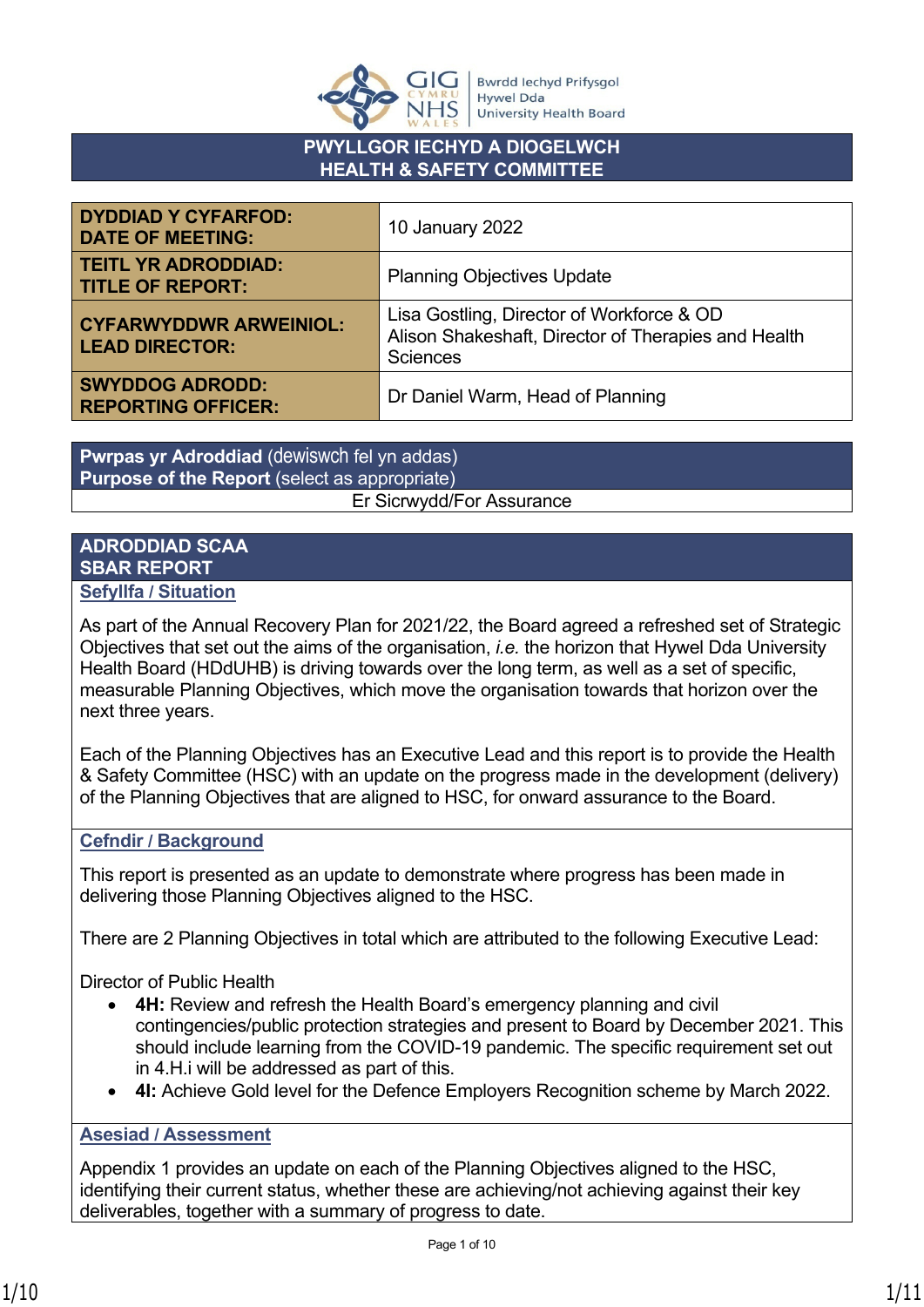A summary of this information is set out below:

| Planning<br><b>Objectives</b> | <b>Lead Executive</b>               | <b>Status</b>                       | If Planning Objective is 'behind'                                                                                   |
|-------------------------------|-------------------------------------|-------------------------------------|---------------------------------------------------------------------------------------------------------------------|
| 4H                            | Director of Public<br><b>Health</b> | <b>Deferred</b><br>until<br>2022/23 | Not applicable - As part of the Annual<br>Plan 2021/22, this Planning Objective<br>has been deferred until 2022/23. |
| 4 <sub>l</sub>                |                                     | Completed                           | Not applicable<br>A new Planning Objective for 2022/23 is<br>in development.                                        |

Whilst Planning Objective 4I has been completed, work is continuing in support of this (please refer to attached annex).

#### **Argymhelliad / Recommendation**

The HSC is asked to receive an assurance on the current position in regard to the progress of the Planning Objectives aligned to the HSC, in order to onwardly assure the Board where Planning Objectives are progressing and are on target, and to raise any concerns where Planning Objectives are identified as behind in their status and/or not achieving against their key deliverables.

| Amcanion: (rhaid cwblhau)<br><b>Objectives: (must be completed)</b>        |                                                                                                                                                                                                                       |
|----------------------------------------------------------------------------|-----------------------------------------------------------------------------------------------------------------------------------------------------------------------------------------------------------------------|
| <b>Committee ToR Reference:</b><br>Cyfeirnod Cylch Gorchwyl y<br>Pwyllgor: | To receive an assurance on delivery against<br>2.5<br>relevant Planning Objectives aligned to the Committee<br>(see Appendix 1), in accordance with Board approved<br>timescales, as set out in HDdUHB's Annual Plan. |
| Cyfeirnod Cofrestr Risg Datix a Sgôr                                       | Not Applicable                                                                                                                                                                                                        |
| <b>Cyfredol: Datix Risk Register</b>                                       |                                                                                                                                                                                                                       |
| <b>Reference and Score:</b>                                                |                                                                                                                                                                                                                       |
| Safon(au) Gofal ac lechyd:<br>Health and Care Standard(s):                 | All Health & Care Standards Apply                                                                                                                                                                                     |
| <b>Amcanion Strategol y BIP:</b><br><b>UHB Strategic Objectives:</b>       | All Strategic Objectives are applicable                                                                                                                                                                               |
| <b>Amcanion Llesiant BIP:</b><br><b>UHB Well-being Objectives:</b>         | 9. All HDdUHB Well-being Objectives apply                                                                                                                                                                             |

| <b>Gwybodaeth Ychwanegol:</b><br><b>Further Information:</b> |                                                  |
|--------------------------------------------------------------|--------------------------------------------------|
| Ar sail tystiolaeth:                                         | 3 Year Plan and Annual Plan                      |
| <b>Evidence Base:</b>                                        | Decisions made by the Board since 2017-18        |
|                                                              | Recent Discover report, published in July 2020   |
|                                                              | Gold Command requirements for COVID-19           |
|                                                              | Input from the Executive Team                    |
|                                                              | Paper provided to Public Board in September 2020 |
| <b>Rhestr Termau:</b>                                        | Included within the body of the report           |

Choose an item.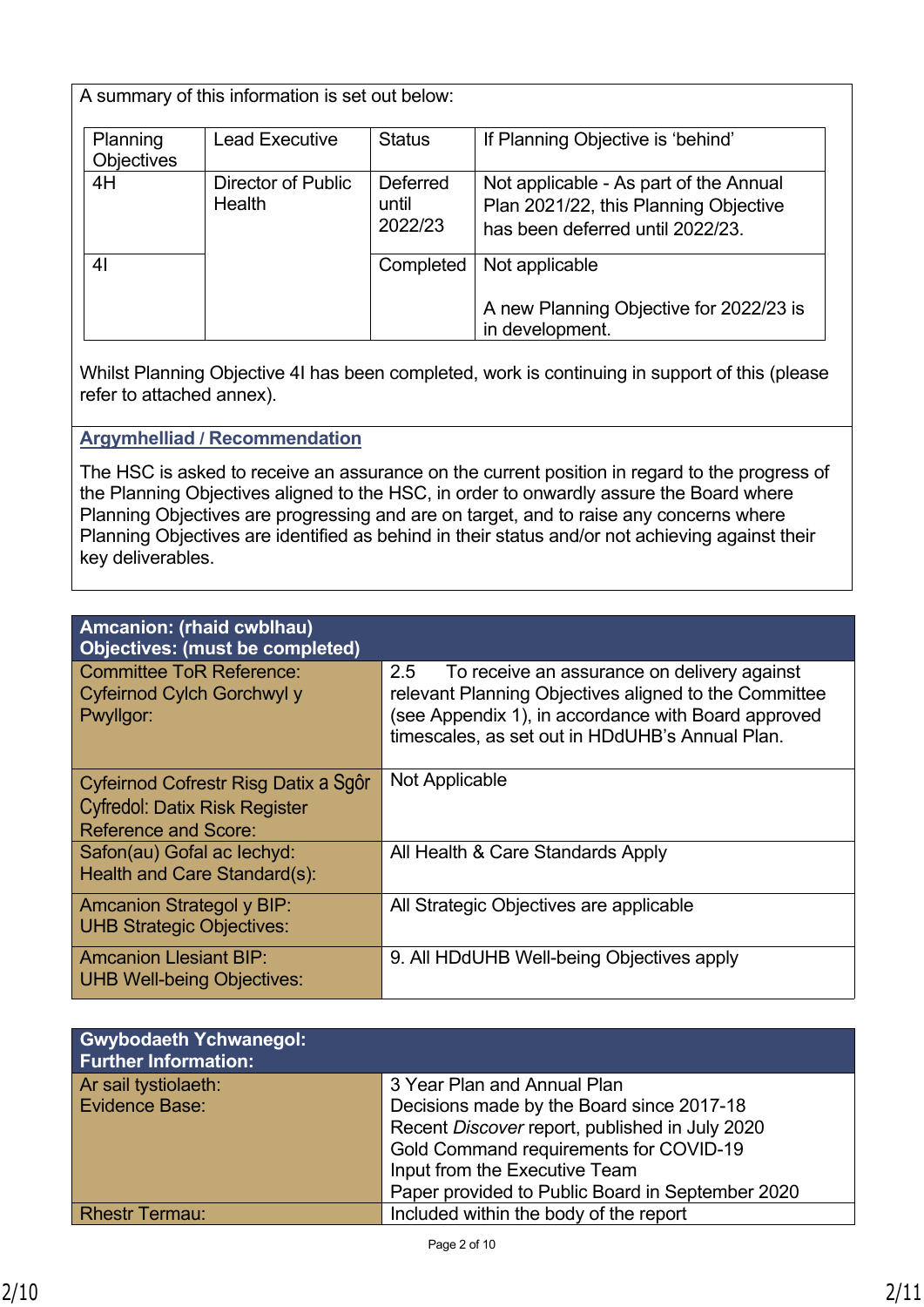| <b>Glossary of Terms:</b>            |                               |
|--------------------------------------|-------------------------------|
| Partïon / Pwyllgorau â               | Public Board - September 2020 |
| ymgynhorwyd ymlaen llaw y            | <b>Executive Team</b>         |
| Pwyllgor Ansawdd Iechyd a            |                               |
| Diogelwch:                           |                               |
| Parties / Committees consulted prior |                               |
| to Health and Safety Committee:      |                               |

| <b>Effaith: (rhaid cwblhau)</b>                                   |                                                                                                                                                                         |
|-------------------------------------------------------------------|-------------------------------------------------------------------------------------------------------------------------------------------------------------------------|
| Impact: (must be completed)                                       |                                                                                                                                                                         |
| <b>Ariannol / Gwerth am Arian:</b><br><b>Financial / Service:</b> | Any financial impacts and considerations are identified in<br>the report                                                                                                |
| <b>Ansawdd / Gofal Claf:</b><br><b>Quality / Patient Care:</b>    | Any issues are identified in the report                                                                                                                                 |
| <b>Gweithlu:</b><br><b>Workforce:</b>                             | Any issues are identified in the report                                                                                                                                 |
| Risg:<br><b>Risk:</b>                                             | Consideration and focus on risk is inherent within the<br>report. A sound system of internal control helps to ensure<br>any risks are identified, assessed and managed. |
| <b>Cyfreithiol:</b><br>Legal:                                     | Any issues are identified in the report                                                                                                                                 |
| <b>Enw Da:</b><br><b>Reputational:</b>                            | Any issues are identified in the report                                                                                                                                 |
| <b>Gyfrinachedd:</b><br><b>Privacy:</b>                           | Not applicable                                                                                                                                                          |
| Cydraddoldeb:<br><b>Equality:</b>                                 | Not applicable                                                                                                                                                          |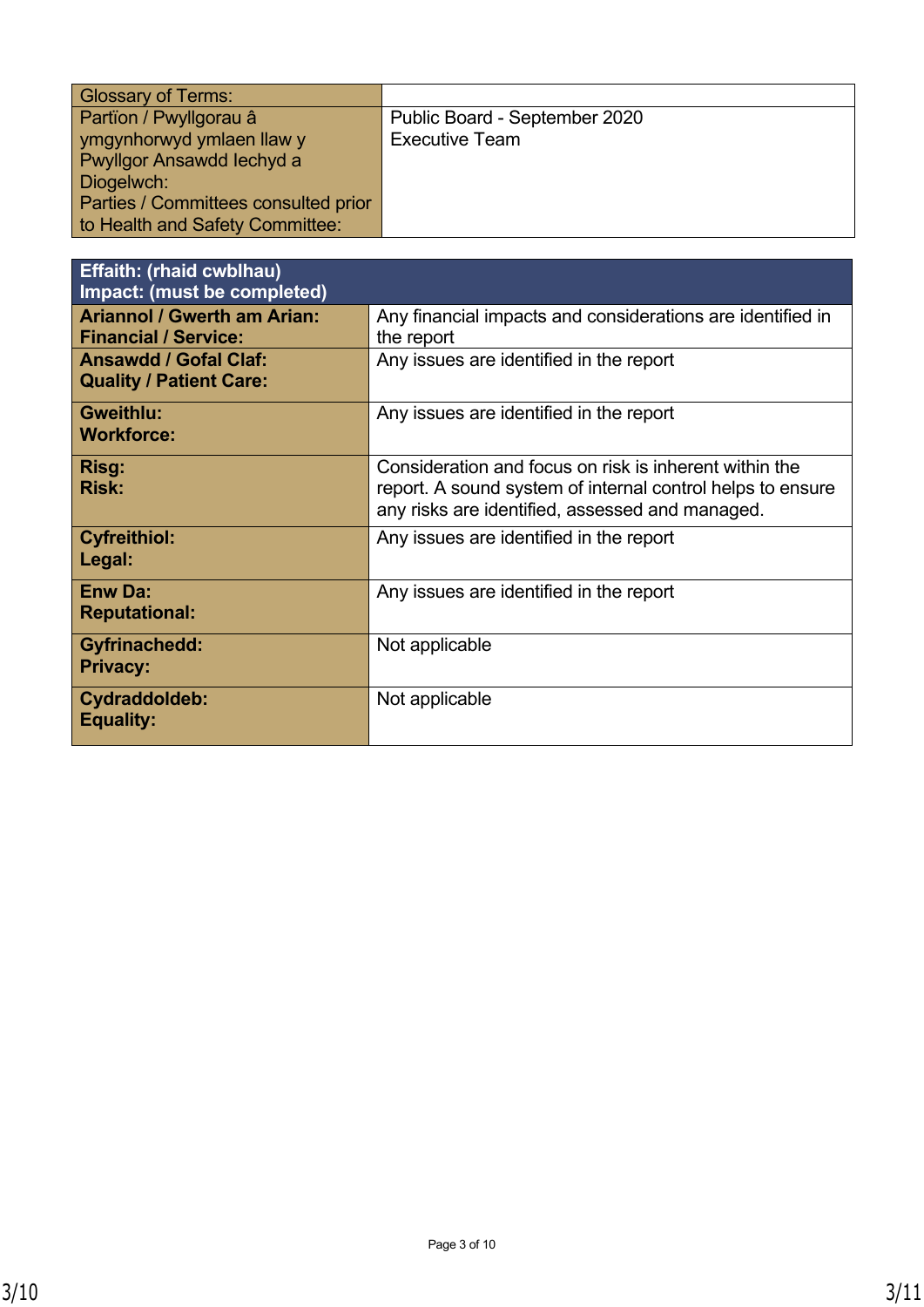#### **Annex: Update on Planning Objective 4I - Armed Forces Covenant, Prepared by Anna Bird, Assistant Director – Strategic Partnerships, Diversity and Inclusion**

# **Sefyllfa / Situation**

This report is presented to update the HSC on the delivery of the 2021/22 Planning Objective 4I and provide an insight into the wider work of the Strategic Partnership Diversity and Inclusion (SPDI) Team who co-ordinate action to implement the Armed Forces Covenant and support the wider Armed Forces community.

## **Cefndir / Background**

The Armed Forces Covenant is a promise by the nation ensuring that those who serve or who have served in the armed forces, and their families, are treated fairly. The covenant supports our serving personnel, service leavers, veterans, and their families. HDdUHB originally signed the Armed Forces Covenant in 2013 and reinforced its commitment to the Armed Forces by re-signing the Armed Forces Covenant in March 2021.

A veteran is someone who has served in the armed forces for at least one day. As well as veterans, work undertaken by HDdUHB supports reservists, cadet forces and instructors, as well as family members.

The SPDI Team co-ordinates HDdUHB's response to the Armed Forces Covenant by working collaboratively with colleagues, as well as with other public and third sector partners. The SPDI Team's work includes:

- Co-ordinating HDdUHB's action to implement the Armed Forces Covenant commitment in collaboration with the regional Armed Forces Covenant Group.
- Co-ordinating, preparing and presenting update reports on the progress made against the Armed Forces Covenant to local, regional and national Armed Forces Covenant groups and to the Armed Forces Staff Network, demonstrating HDdUHB's commitment to the Covenant and to fairness and equity for all.
- Preparing for the implementation of the Armed Forces Covenant Duty, ensuring HDdUHB meets the requirements that the Duty will place upon it.
- Facilitating a HDdUHB Armed Forces Staff Network.
- Contributing to local, regional and national developmental work and respond to emerging priorities affecting the Armed Forces community.
- Continuing to identify actions to support implementation of the Priority Treatment Welsh Health Circular (WHC (2017) (41)).
- Working in partnership with the Recruitment Campaign Team and the Armed Forces Staff Network to support veterans, reservists and family members of the Armed Forces community in securing employment within HDdUHB and promoting it as an employer of choice.

The Team has a webpage to highlight the work undertaken by HDdUHB: <https://hduhb.nhs.wales/healthcare/services-and-teams/armed-forces-covenant/>.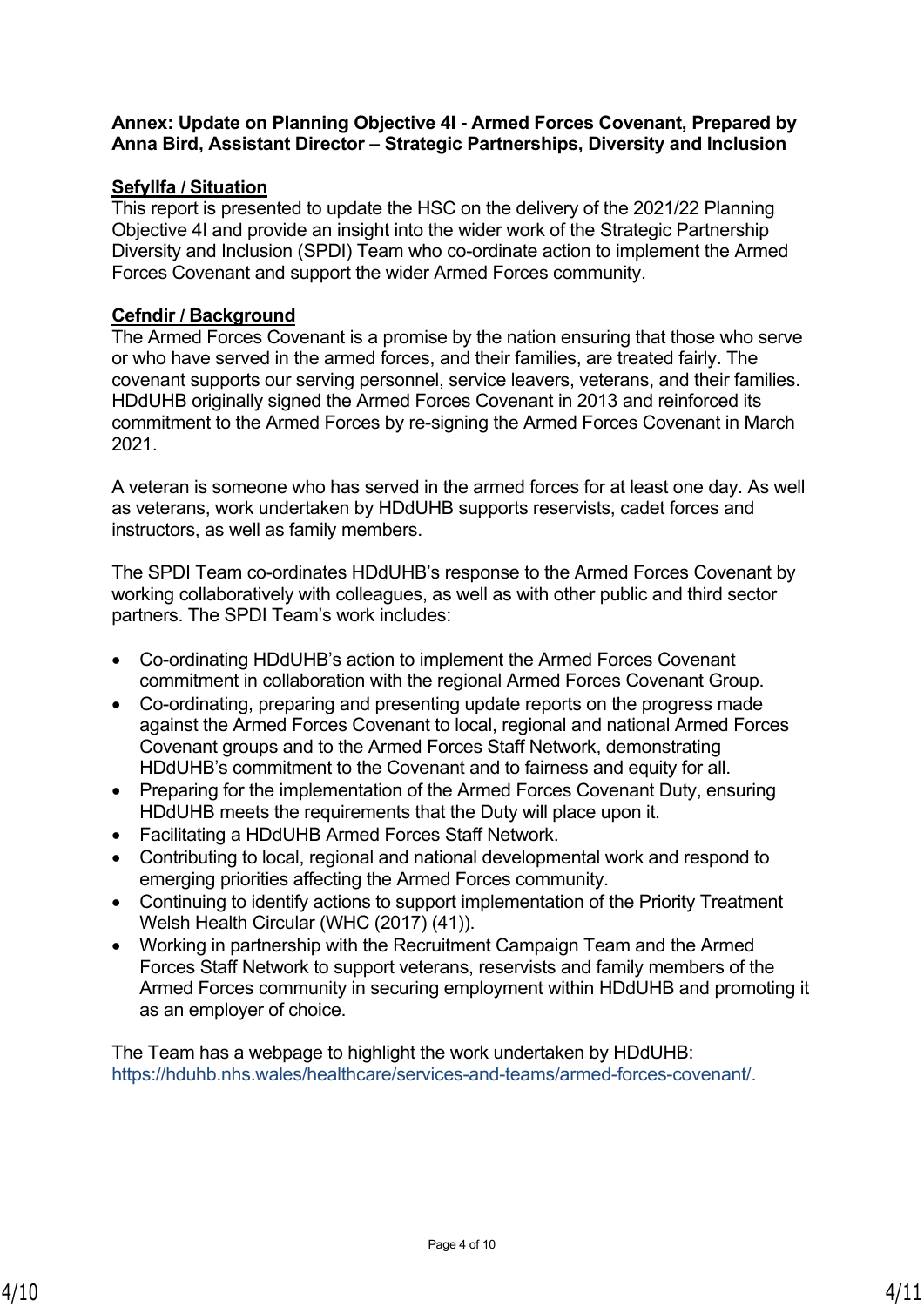# **Asesiad / Assessment**

One of HDdUHB's Planning Objectives for 2021/22, which is overseen by the HSC is (4I) 'Achieve Gold level for the Defence Employers Recognition scheme by March 2022'. Despite the challenges of the pandemic, the SPDI Team continued to submit evidence and were delighted to receive confirmation in July 2021 that HDdUHB had been successful in gaining the award. HDdUHB was one of only 10 organisations in Wales that was successful in gaining the Defence Employer Recognition Scheme Gold Award (DERS) in recognition of the support provided to the Armed Forces community.



The evidence submitted included:

- Evidence of HDdUHB's support to Defence People in employment. Based on current self-reported figures, this includes: 28 Veterans, 6 Reservists, 6 Cadets and 23 family member of veterans serving Defence People. These numbers are selfreported and not all members of the Armed Forces community have chosen to share their status.
- The HDdUHB policy relating to additional paid leave for Reservists and Cadet Force Adult Volunteer (CFAV) to enable them to be able to attend annual training camps.
- Evidence of engagement with the Career Transition Partnership and Forces Families Jobs and how recruitment practices support Defence People and Armed Forces community members to access employment opportunities.
- How HDdUHB supports Defence People and the Armed Forces community and advocates for others to do the same.
- Information concerning various activities in supporting the Armed Forces community celebrate all key dates related to the Armed Forces, including Armed Forces week.
- A copy of the commissioned Veterans needs assessment, which was developed in partnership with Public Health Wales and was highly commended for highlighting the needs of Veterans and has subsequently been used to develop a similar report on an all-Wales basis.

At the time of DERS submission, the SPDI Team were supporting six organisations with preparation of evidence for their DERS Award. As well as providing peer support sessions, Bronze and Silver 'how to' guides have been created. Established links with the regional Armed Forces Covenant Steering Group and local AF Covenant Groups continue to be utilised to promote the Defence Employer Recognition Scheme.

The following section of the report provides an update relating to some of the key areas of work which have been on-going since the beginning of this reporting year, demonstrating the commitment to the Armed Forces Covenant.

#### **Armed Forces Bill**

The [Armed Forces Bill](https://www.gov.uk/government/collections/armed-forces-bill-2021) is currently making its way through parliament and legislative processes and is expected to be approved by mid-2022. The Armed Forces Bill will enshrine the Armed Forces Covenant in law and aims to help prevent service personnel and veterans being disadvantaged when accessing services such as healthcare, education and housing. The Armed Forces Bill will place a legal obligation on HDdUHB, when exercising relevant statutory functions, to have due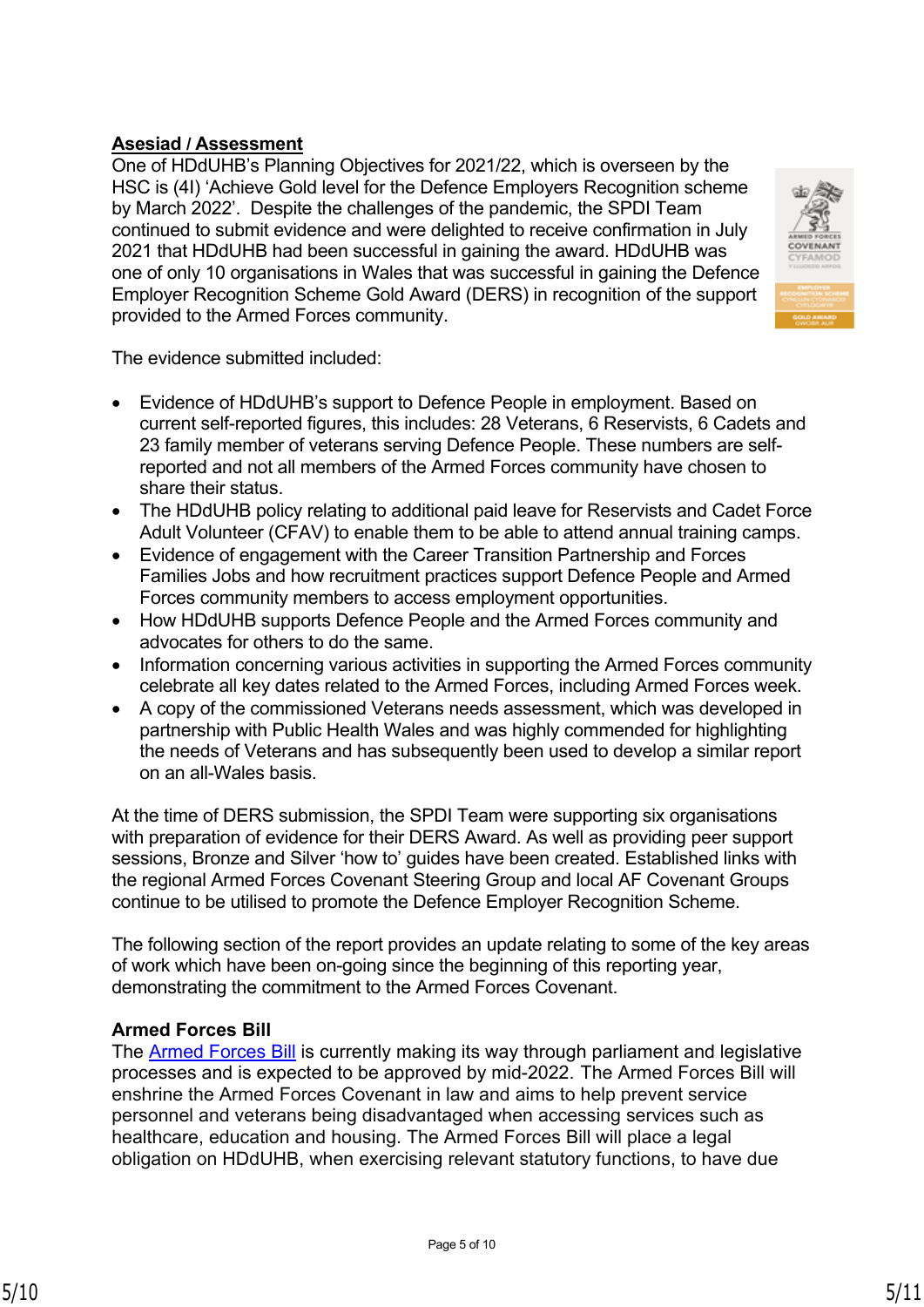regard to the three principles of the Armed Forces Covenant. This is the Armed Forces Covenant Duty.

A number of stakeholder workshops have been held to review the draft guidance that is being developed to support public bodies to implement the Armed Forces Covenant Duty and the SPDI Team have been active participants in these discussions.

#### **Supporting Veterans to secure employment**

All HDdUHB vacancies advertised on NHS Jobs and Trac include an additional question *'Are you a member of the Armed Forces Community?'* During the shortlisting process, applications from members of the armed forces community are highlighted and, if individuals meet the minimum essential criteria for the role, they are guaranteed an interview.

'*I didn't know there was a guaranteed interview scheme and almost never applied as the job was advertised in November and I wasn't due to leave the Army until April. At interview I was told that it's about finding the right person for the position.* 

*I was able to use some of my resettlement days to attend meetings and my Corporate Induction prior to leaving the Army. I now pass on the information about the guaranteed interview scheme and the role of the AFLO to service leavers at Brawdy and also when I represented the Health Board at the CTP recruitment Fair.*' –

Alan Winter – Senior Diversity and Inclusion Officer

Between 01 April and 30 September 2021, the total number of applicants who declared that they were a member of the Armed Forces community was 130 (10 of these applicants were for vacancies which have not yet been shortlisted at the end of the reporting period). Of the 120 applicants, 58 were invited to interview and 18 were offered employment.

This can be summarised as:

- **48%** of applicants were offered interviews, an increase from 39% since the last reporting period;
- 31% of those who were interviewed were offered employment, an increase from 29% since the last reporting period;
- 15% overall successful applicants, an increase from 12% since the last reporting period.

The table below provides a summary of the types of roles which members of the AF community have secured and highlights that a significant number are non-clinical roles: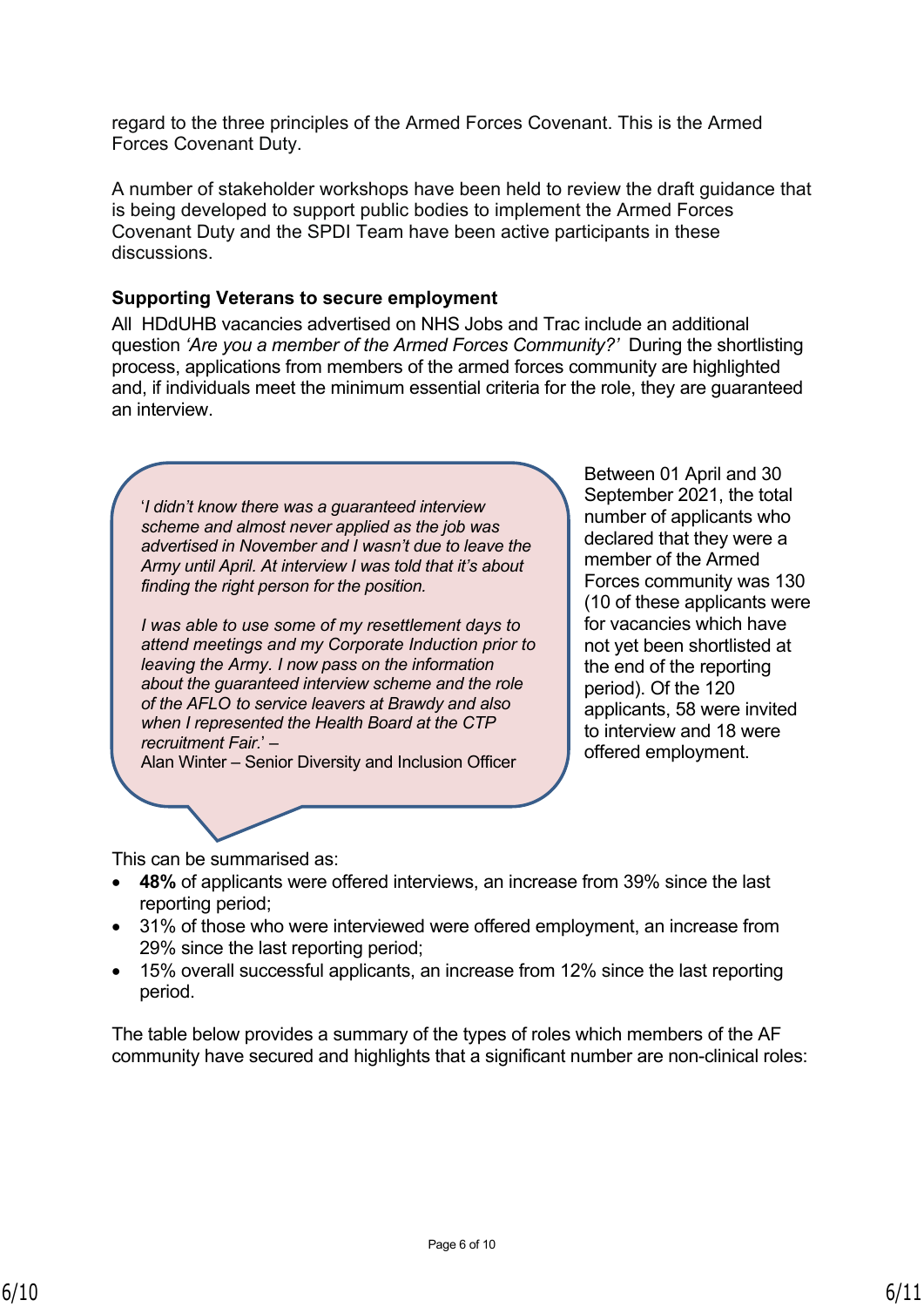| Area of work                                     | <b>Total offers of</b><br>employment |
|--------------------------------------------------|--------------------------------------|
| Additional Clinical Services                     | 6                                    |
| Additional Professional Scientific and Technical | 2                                    |
| Administrative and Clerical                      | 5                                    |
| Allied Health Professionals                      | 2                                    |
| <b>Estates and Ancillary</b>                     | 2                                    |
| Nursing and Midwifery Registered                 |                                      |
| <b>Grand Total</b>                               | 18                                   |

The SPDI Team work collaboratively with the Recruitment Campaigns Team to review the recruitment processes and guidance to ensure recruiting managers consider the barriers to employment faced by the Armed Forces community, such as short-term roles in various locations and a lack of interview experience. At a recent meeting of the Armed Forces Staff Network, discussions focused on understanding the barriers to employment and identified actions that would improve outcomes for veterans and other members of the Armed Forces community seeking employment in HDdUHB.

HDdUHB is registered on the Career Transition Partnership (CTP) and Forces Families Jobs websites and has an active profile with vacancies regularly uploaded. This year's CTP event was held on Thursday, 25th November 2021 in Newport, South Wales. Due to COVID-19 restrictions, only two participants per organisation were allowed to attend the event. HDdUHB was represented at this event by staff who are members of the Armed Forces Staff Network, in order to share their experiences of transitioning from the Armed Forces and to highlight the range of roles available within the NHS.



HDdUHB also continues to work with the 14<sup>th</sup> Signal Regiment based in Brawdy, Pembrokeshire, to ensure that information about how to find Health Board job vacancies is readily available.

#### **Supporting veterans, reservists and armed forces families in employment**

We have established an Armed Forces Staff Network to encourage peer support and improved mental health and well-being of staff within the Armed Forces community and to provide opportunities for the group to be engaged in providing feedback about services or policies which are developed, from their unique perspective.

A total of 62 staff have signed up to the network and membership continues to grow. The first staff network 'catch up and coffee morning' was held during Armed Forces week in June 2021 and the network met for the third time during Remembrance week in November 2021. Work is on-going to encourage the self-identification of staff and increase the number of attendees to network meetings.

At the recent Armed Forces Staff Network, the regional Armed Forces Liaison Officer delivered training on the Armed Forces Covenant and Healthcare Priority Treatment.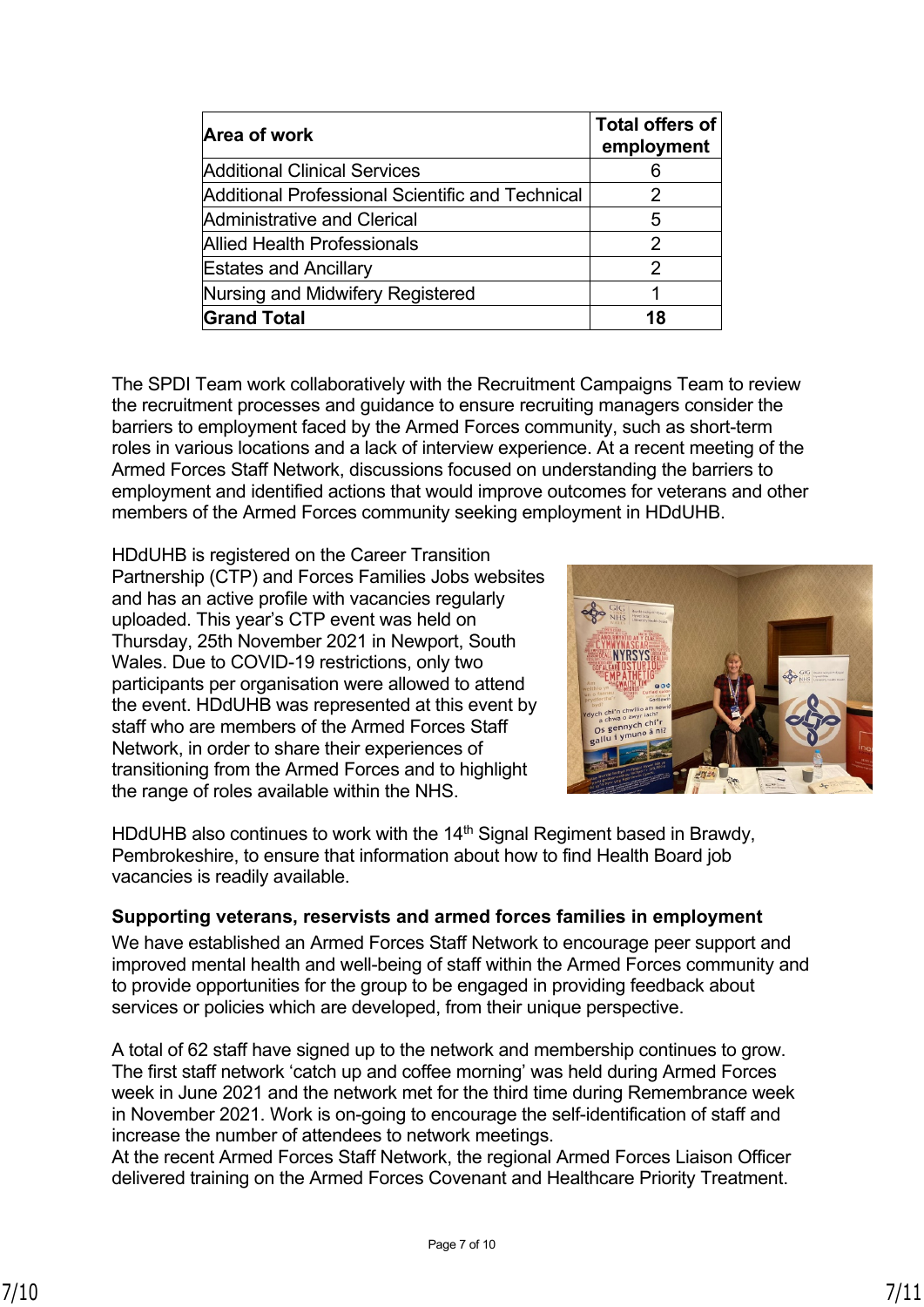Through the Network, we continue to identify priorities and issues that matter to our Armed Forces staff community. A Teams channel has been developed, which includes a dedicated sub-channel for recruitment campaigns, to facilitate ongoing conversations and sharing information with the network.

#### **Remembrance 2021**

Remembrance Day and Remembrance Sunday are celebrated within HDdUHB and in each of the three local authority areas in a variety of ways.

'It was great to see Maria laying a VC Gallery wreath for Hywel Dda Health Board in Pembroke today.' Sophie B. PAVS

This year, the SPDI Team have been working with the Vaccination Programme Team and [VC Gallery](https://www.thevcgallery.com/) in Haverfordwest to create wreaths made from recycled COVID-19 vaccine vials. This art project was developed to celebrate the crucial role of the Armed Forces in supporting health boards across



Wales to address the health emergencies during the global pandemic. The art wreath project has received positive feedback from staff, veterans, and members of the public recognising the great contribution of the Armed Forces not only in HDdUHB, but to the wider communities. 'Thank you so much for these wonderful wreaths. Such an amazing project recognising the role of our Armed Forces played within the vaccination programme.' Bethan, Member of the public

The art wreaths were laid by a member of staff in Withybush General Hospital War Memorial and by

Independent Members of HDdUHB in the town War Memorials in Haverfordwest, Carmarthen, Aberystwyth, and Pembroke. A member of the Armed Forces Staff Network also laid a wreath at a Remembrance Sunday event in Llanelli and a member of the Vaccination Team laid a wreath in Tenby.

'A huge privilege to represent Hywel Health Board at the Remembrance Sunday service in Carmarthen and lay a wreath at the war memorial alongside others.' – Iwan Thomas – Independent Member and Member of the Armed Forces Staff Network

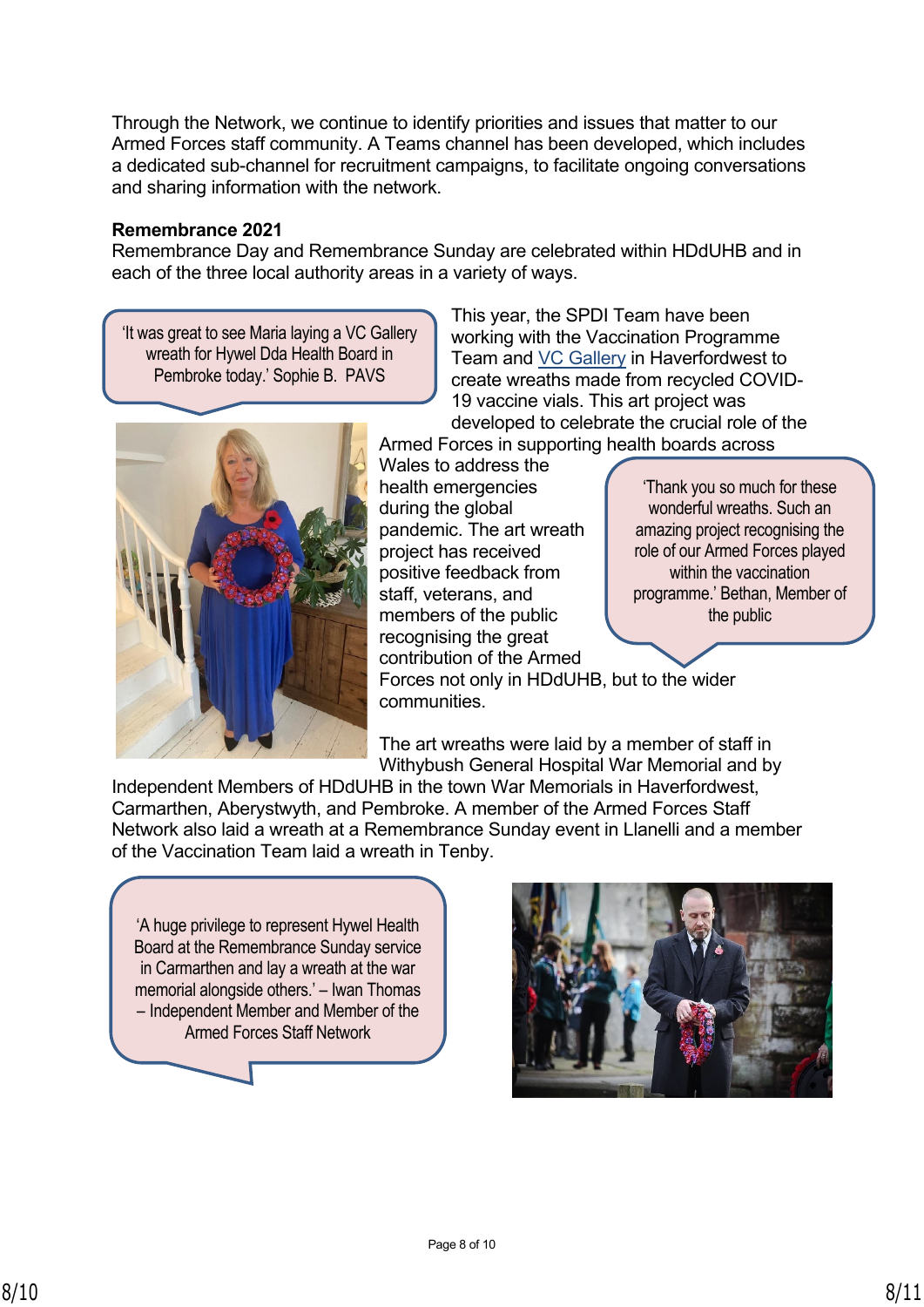This project has helped to raise the profile of HDdUHB's work, creating more partnerships with local organisations supporting veterans. Work has started on mapping the affiliations and links HDdUHB has with the tri-services. This is aimed to inform any future partnership working with the Armed Forces in the area.

'I attended the Royal British Legion Church service early morning, which was a beautiful and inspiring service and then walked up to the war memorial in order to present the wreath at the wreath laying service. I had the pleasure of the company of one of our nurses who has worked at the Aberystwyth Vaccination centre …. and her son representing the Royal Navy.' – Delyth Raynsford – Armed Forces Champion

# **Healthcare Priority Treatment for Veterans**

Actions to support implementation of the Priority Treatment Welsh Health Circular (WHC (2017) (41)) continue. Support to individual members of the Armed Forces community with queries regarding priority treatment eligibility is provided and dealt with proactively. The HDdUHB clinical systems includes a field to record veteran status and a priority for 2022/23 is to work with operational teams to review how it is utilised as a tool to highlighting priority treatment eligibility to clinical teams.

## **Veterans Friendly GP Scheme**

In England, the Royal College of General Practitioners (RCGP) has developed a Veterans Friendly GP Scheme in response to the Armed Forces Community and associated groups, that had highlighted challenges with GPs identifying and managing veterans and their families and signposting to relevant support when needed. HDdUHB is keen to work as an early adopter for the Veterans Friendly Scheme once discussions with national bodies in Wales are concluded. The scheme is associated with the Armed Forces Covenant and is aimed to raise awareness with GPs of the health issues experienced by veterans and the local support services that are available and the importance of identifying veterans and recording their veteran status using appropriate read codes on GP record systems. The aim is to improve medical care and treatment for former members of the armed services. GP practices qualifying for veteran friendly status are expected to offer extra support for ex-military personnel who may face additional challenges when they return to civilian life.

## **Supporting veterans and members of the Armed Forces community with caring roles**

The 'Guide to caring for the Armed Forces veteran community' and information on carers rights have been proactively promoted within the Armed Forces community in HDdUHB to ensure veterans and members of the community with caring roles are supported. Recently, the VC Gallery, a partner in supporting veterans through art in Pembrokeshire, has been awarded the Investors in Carers (IiC) Bronze level and aims to achieve a Silver award in the months to come. The IiC is a scheme that ensures services are Carers friendly and recognises and responds to the needs of people with caring roles.

# **Contributing to the national agenda: National and Regional Meetings**

HDdUHB is represented on the all-Wales Armed Forces Champions meeting by the Independent Member Champion, Delyth Raynsford, and Anna Bird, Assistant Director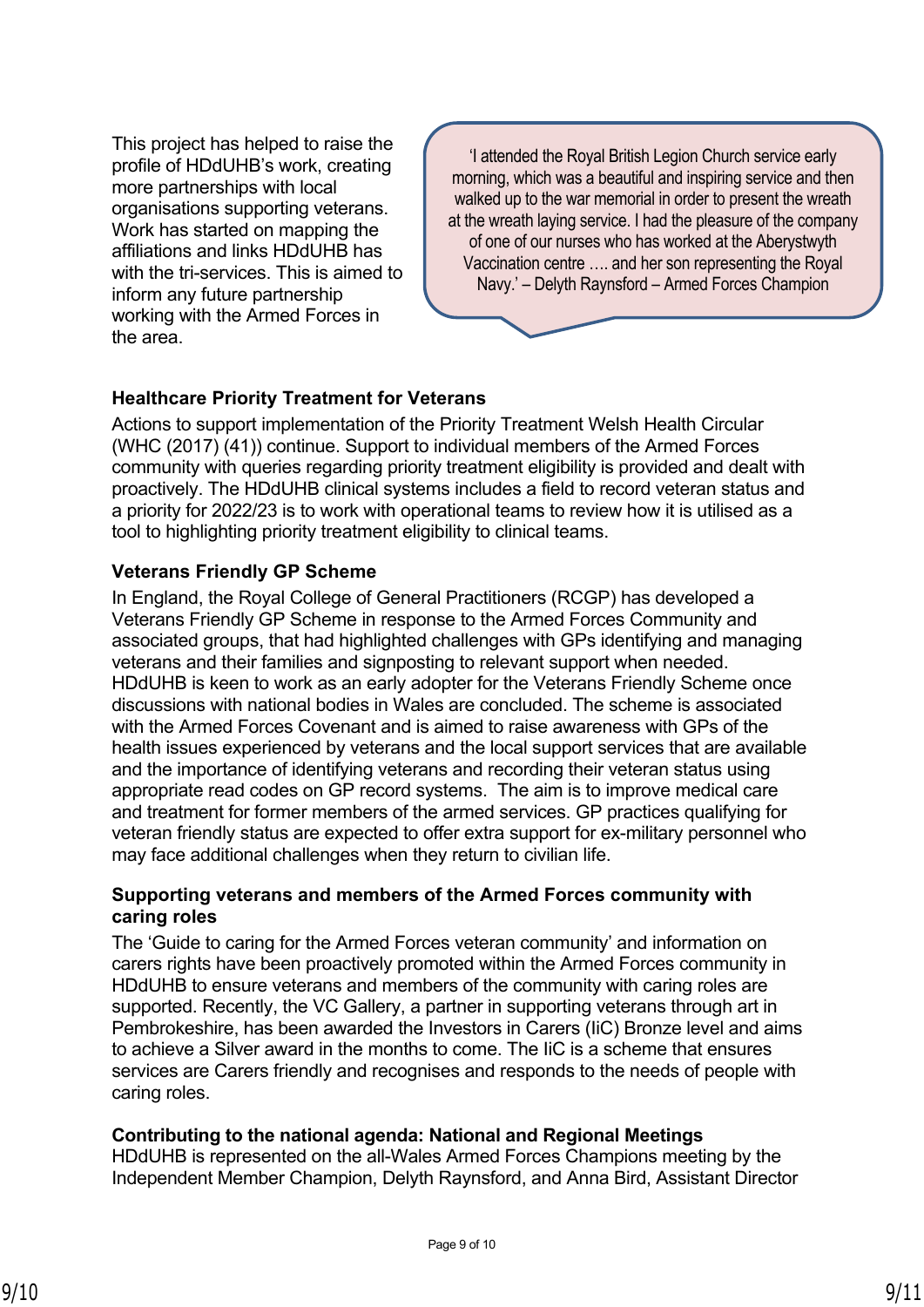– Strategic Partnerships, Diversity and Inclusion. This is an opportunity for all HDdUHB champions to come together and share progress, experiences and best practice. Welsh Government also convenes an all-Wales Armed Expert Group. This brings together the tri-services and a wide range of other partners, and the NHS in Wales is represented through Fiona Jenkins, Director of Public Health and Armed Forces Champion from Cardiff & Vale University Health Board. In recognition of the work progressed by HDdUHB, Anna Bird has been nominated to attend the meetings as Ms Jenkins' deputy.

Hywel Dda Regional Armed Forces Forum is a regional forum and is jointly chaired by the local authority AF Champions and the HDdUHB IM Champion. This forum enables updates to be provided from NHS organisations including HDdUHB, Welsh Ambulance Services NHS Trust and NHS Veterans Wales and other stakeholders, as well as an opportunity to focus on specific topic areas linked to the national Armed Forces Covenant Strategy for Veterans published in 2018.

As illustrated above, work to implement the Armed Forces Covenant has continued despite the restrictions of the pandemic. Although the Planning Objective has been fully achieved during 2021/22, a follow-on Planning Objective has been proposed to ensure that this work, which will be subject to the Armed Forces Bill, continues to be reviewed by the Board and assurance committees.